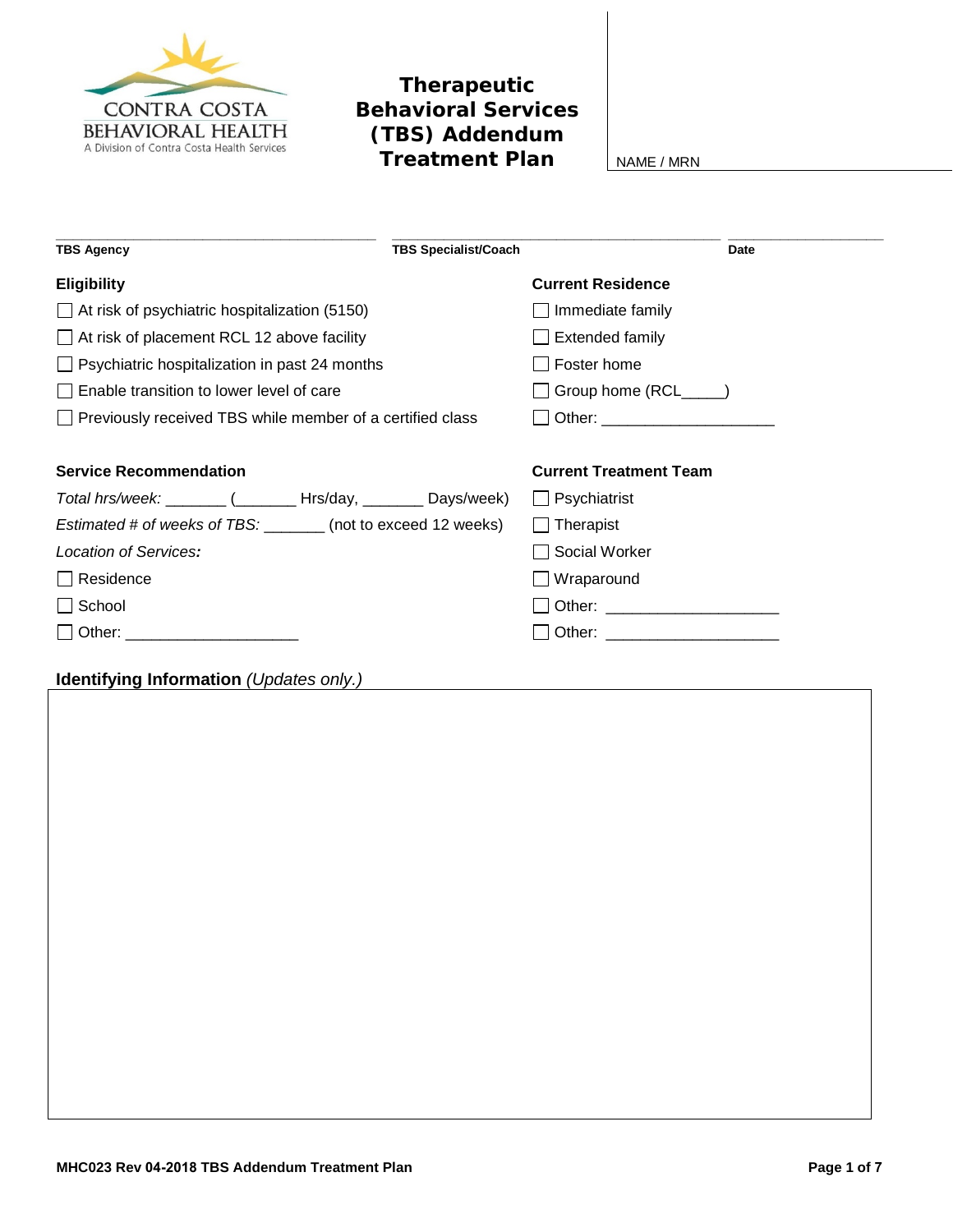| <b>New Target Behavior #1</b><br>Behavior: |
|--------------------------------------------|
|                                            |
|                                            |
|                                            |
|                                            |
|                                            |
|                                            |
| Frequency:                                 |
|                                            |
|                                            |
|                                            |
|                                            |
|                                            |
| <b>Intensity &amp; Severity:</b>           |
|                                            |
|                                            |
|                                            |
|                                            |
| <b>Duration:</b>                           |
|                                            |
|                                            |
|                                            |
|                                            |
|                                            |
| Latency:                                   |
|                                            |
|                                            |
|                                            |
|                                            |
|                                            |
| Triggers:                                  |
|                                            |
|                                            |
|                                            |
|                                            |
|                                            |
| <b>Function:</b>                           |
|                                            |
|                                            |
|                                            |
|                                            |
|                                            |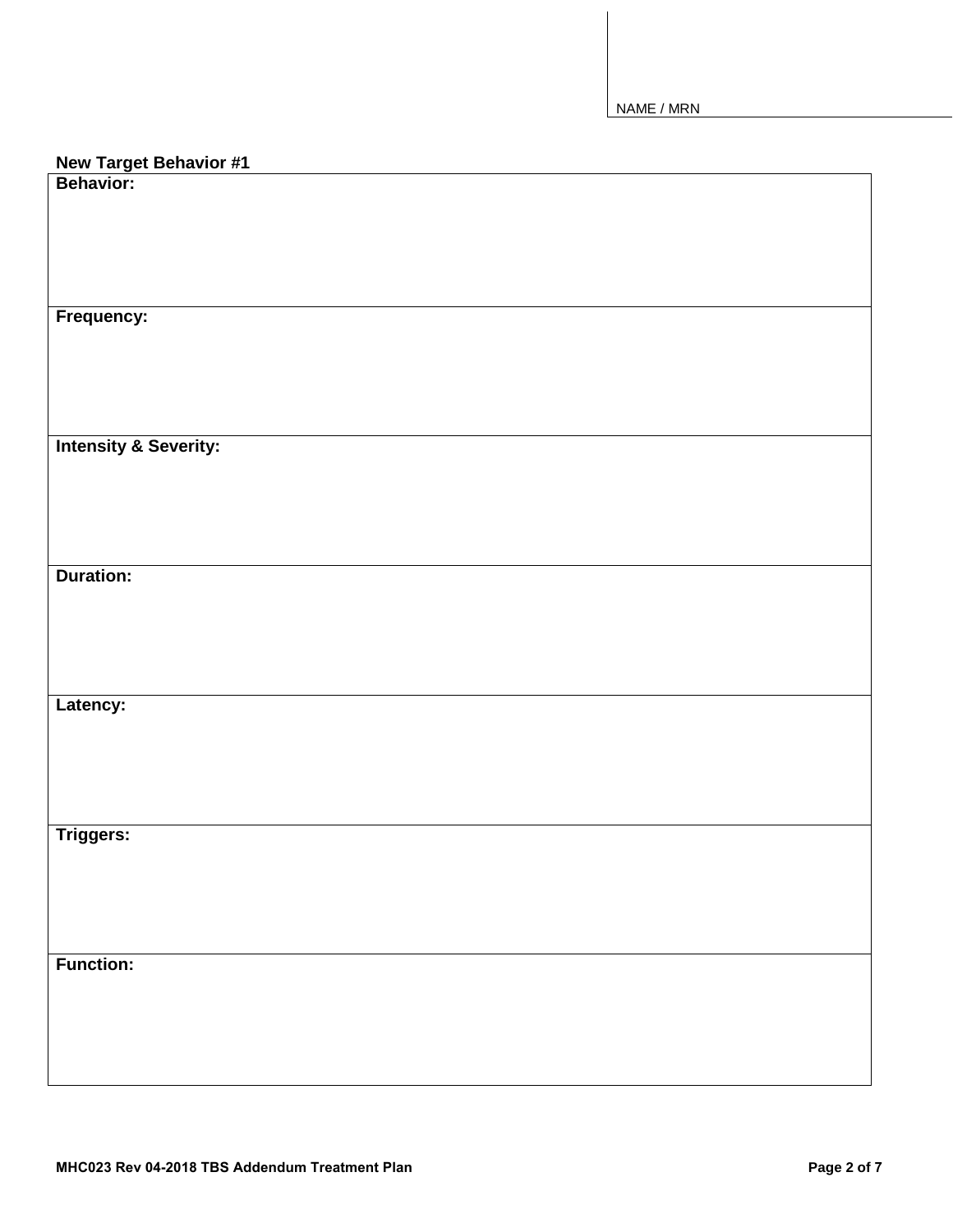| <b>New Target Behavior #2</b> (if applicable)<br>Behavior: |
|------------------------------------------------------------|
|                                                            |
|                                                            |
|                                                            |
|                                                            |
|                                                            |
| Frequency:                                                 |
|                                                            |
|                                                            |
|                                                            |
|                                                            |
| <b>Intensity &amp; Severity:</b>                           |
|                                                            |
|                                                            |
|                                                            |
|                                                            |
|                                                            |
| <b>Duration:</b>                                           |
|                                                            |
|                                                            |
|                                                            |
|                                                            |
|                                                            |
| Latency:                                                   |
|                                                            |
|                                                            |
|                                                            |
|                                                            |
| <b>Triggers:</b>                                           |
|                                                            |
|                                                            |
|                                                            |
|                                                            |
|                                                            |
| <b>Function:</b>                                           |
|                                                            |
|                                                            |
|                                                            |
|                                                            |
|                                                            |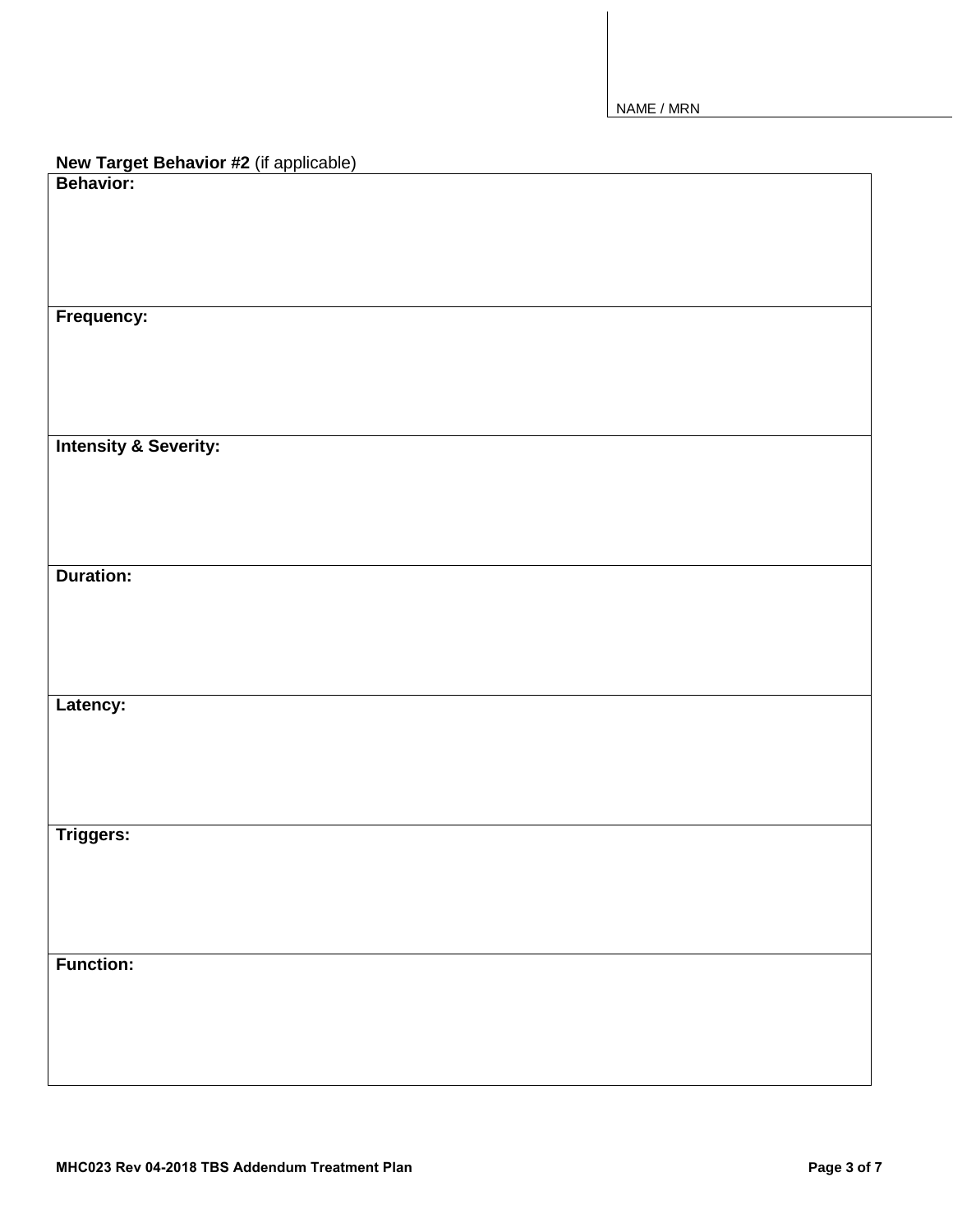| Adaptive Behaviors and Interventions: (Updates only.) |  |
|-------------------------------------------------------|--|
|-------------------------------------------------------|--|

*Individual:*

*Environmental:*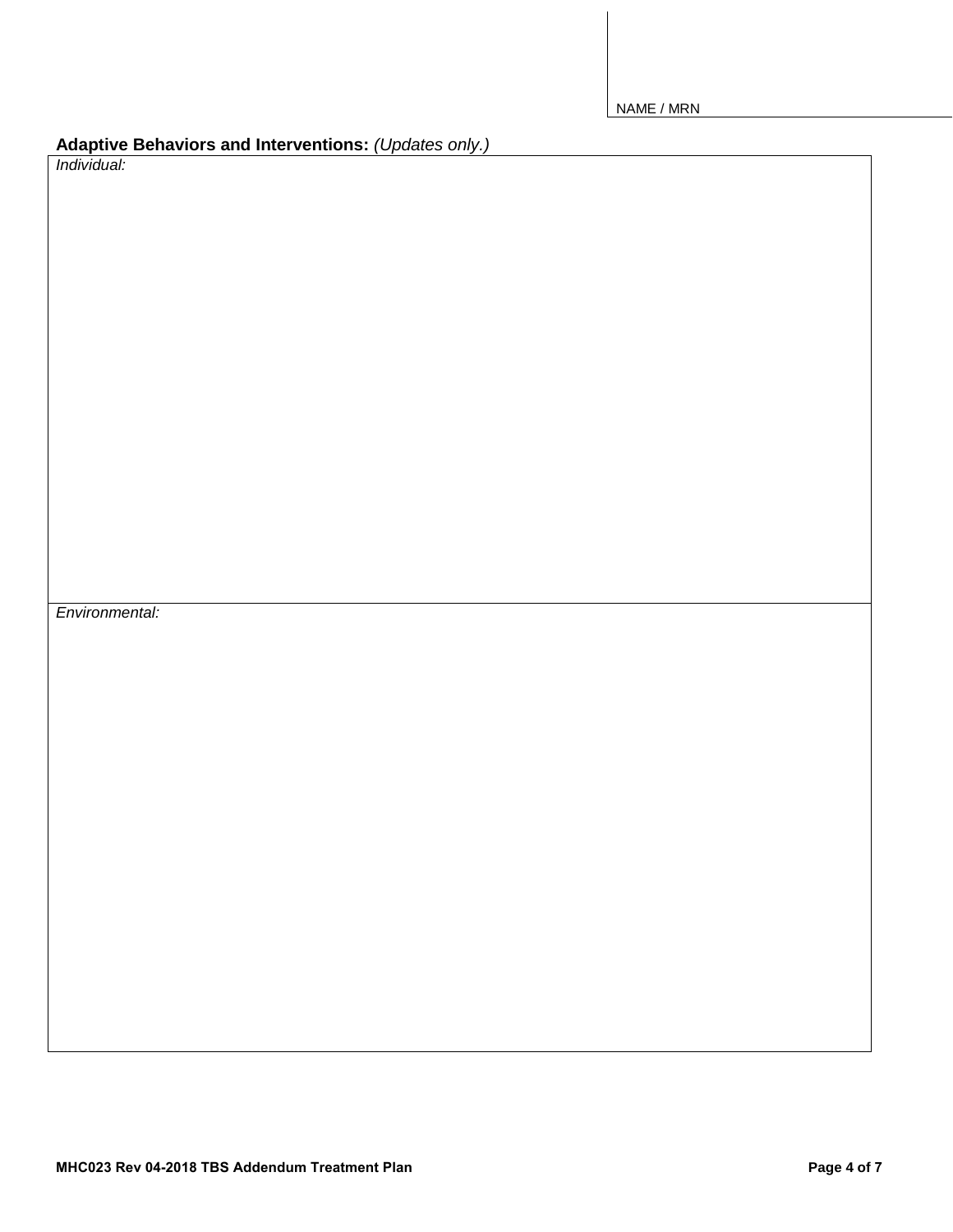|  |  | Goal and 30-day Benchmark (Update as needed.) |
|--|--|-----------------------------------------------|
|--|--|-----------------------------------------------|

*Goal:*

*Initial 30-day Benchmark:*

**Fade-Out and Transition Plan** *(Describe when TBS interventions and hours will be reduced and terminated, using specific behavioral criteria. Describe how the client/family will be prepared for termination of TBS and ready to maintain the progress achieved.)*

(TBS may also be terminated if reasonable progress is not occurring and the treatment goal is not reasonably expected to

be achieved.)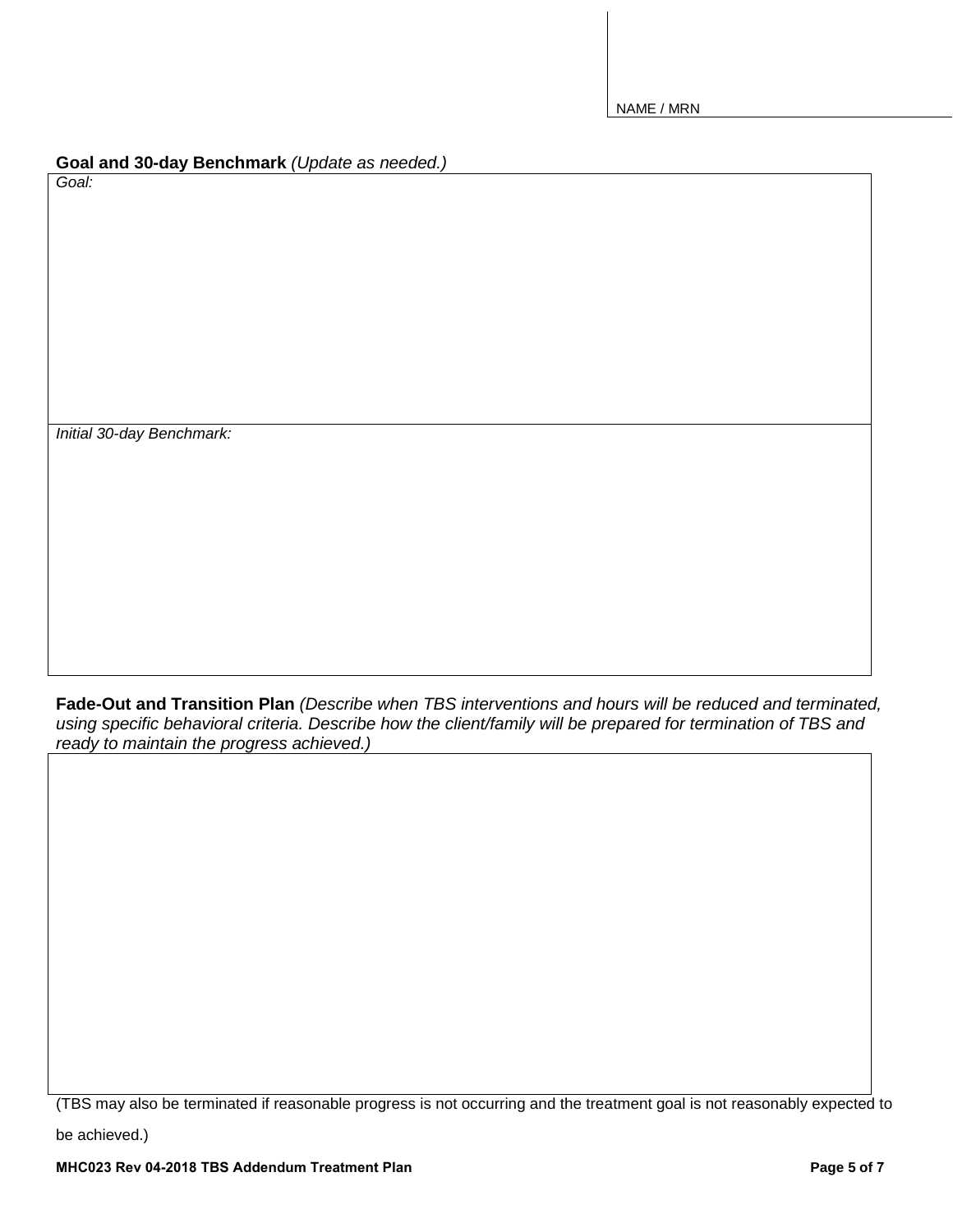**Information Continued from Previous Pages**